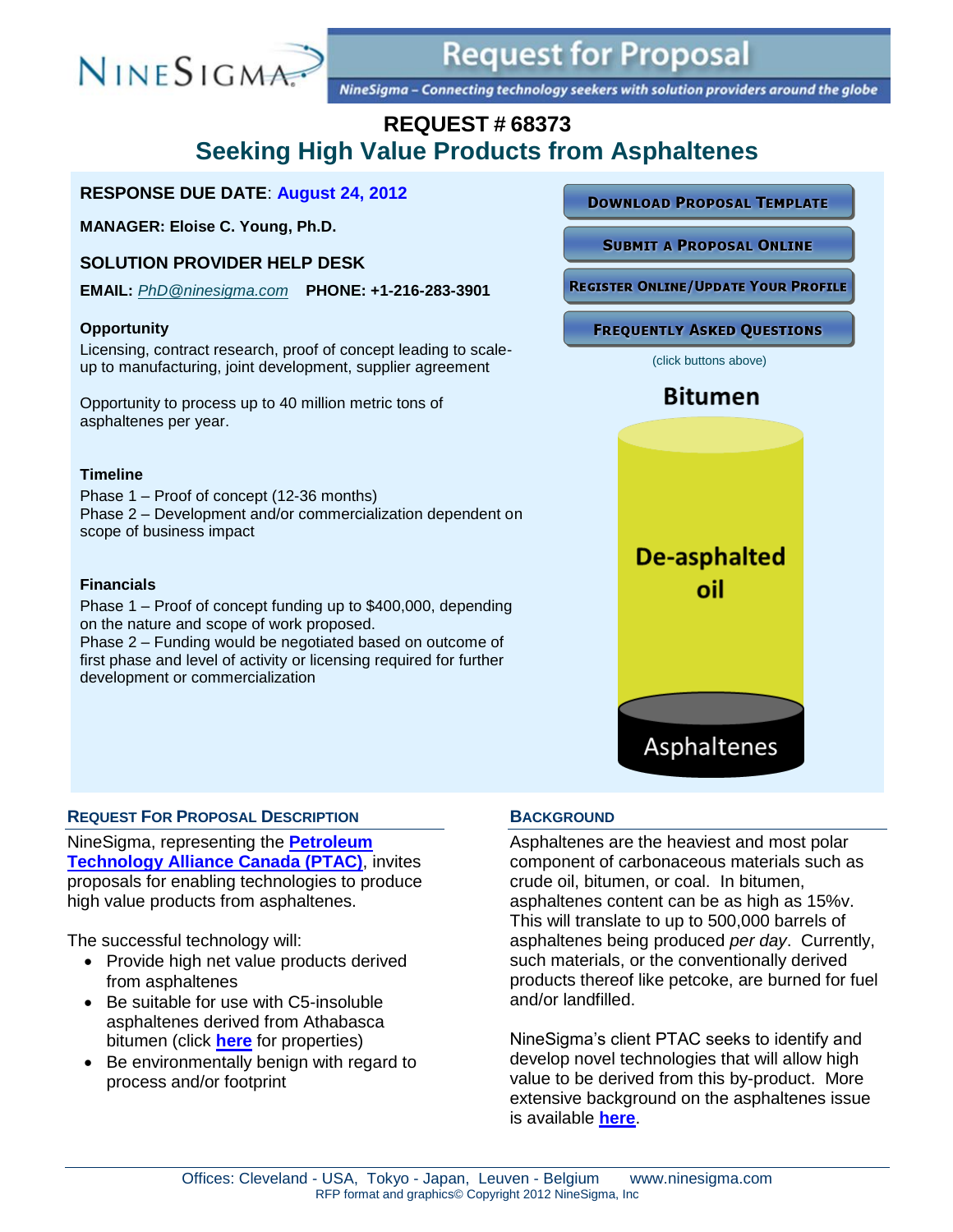#### **POSSIBLE APPROACHES**

Possible approaches might include, but are not limited to:

- Any process that yields a high value product from asphaltenes
- Transformation to transportation fuels
- Conversion to high value chemicals or materials
- Direct use of asphaltenes that does not involve combustion

## **APPROACHES NOT OF INTEREST**

The following approaches are not of interest:

- Conventional combustion of asphaltenes
- Conversion to gaseous products, such as syngas, methane, etc.
- Conversion to common heavy and sour fuels, such as petcoke, fuel oil, etc.
- Conversion to common chemicals, such as monomers (C5 or lower) or fertilizers
- Any approach that uses traditional refining processes, such as coking, hydroprocessing, gasification, etc.

#### **ANTICIPATED PROJECT PHASES OR PROJECT PLAN**

Phase 1 – Proof of concept: practical demonstration of process to produce high value product from asphaltenes, preliminary business case.

Phase 2 – Process development and commercialization: technology refinement, pilot scale trials, technology transfer to manufacturing.

#### **CRITERIA FOR MOVING FROM PHASE 1 TO PHASE 2**

Successful demonstration of high value products derived from asphaltenes, supported by a business case that provides acceptable return on investment.

#### **APPROPRIATE RESPONSES TO THIS REQUEST**

Responses from companies (small to large), academic researchers, other research institutes, consultants, venture capitalists, entrepreneurs, or inventors are welcome.

Appropriate responses will use the [proposal](https://www.myninesigma.com/sites/public/_layouts/ProposalTemplates/Response_Template_68373.doc)  [template](https://www.myninesigma.com/sites/public/_layouts/ProposalTemplates/Response_Template_68373.doc) and address the following:

- High level description of proposed technology including:
	- Discussion of how this approach will use asphaltenes
	- Preliminary analysis of value of product and its marketability
	- Technical maturity of approach
	- Estimate of resultant annual asphaltenes usage and supporting evidence for this estimate
	- Environmental impact of proposed approach
	- By-products or significant waste streams produced by proposed approach
- Expertise and capabilities of responder (include any relevant prior projects or experiences)
- Intellectual property status

Examples of appropriate responders include:

I am an **academic researcher** with expertise in polyaromatic hydrocarbons and have technology that could be modified to use asphaltenes.

I am a **company** that manufactures high value chemicals or high performance materials with high carbon content and have a process that could be modified to use asphaltenes as feedstock.

I am a **small company** specializing in the development of novel materials from refinery byproducts and have technology that requires further development to be used at industrial scales.

I am a **company or academic person** with technology which should provide a solution ready for testing and transfer to commercial use.

I am a **company or academic person** with technology which should provide a solution but that requires further research and development to ready it for transfer to commercial use.